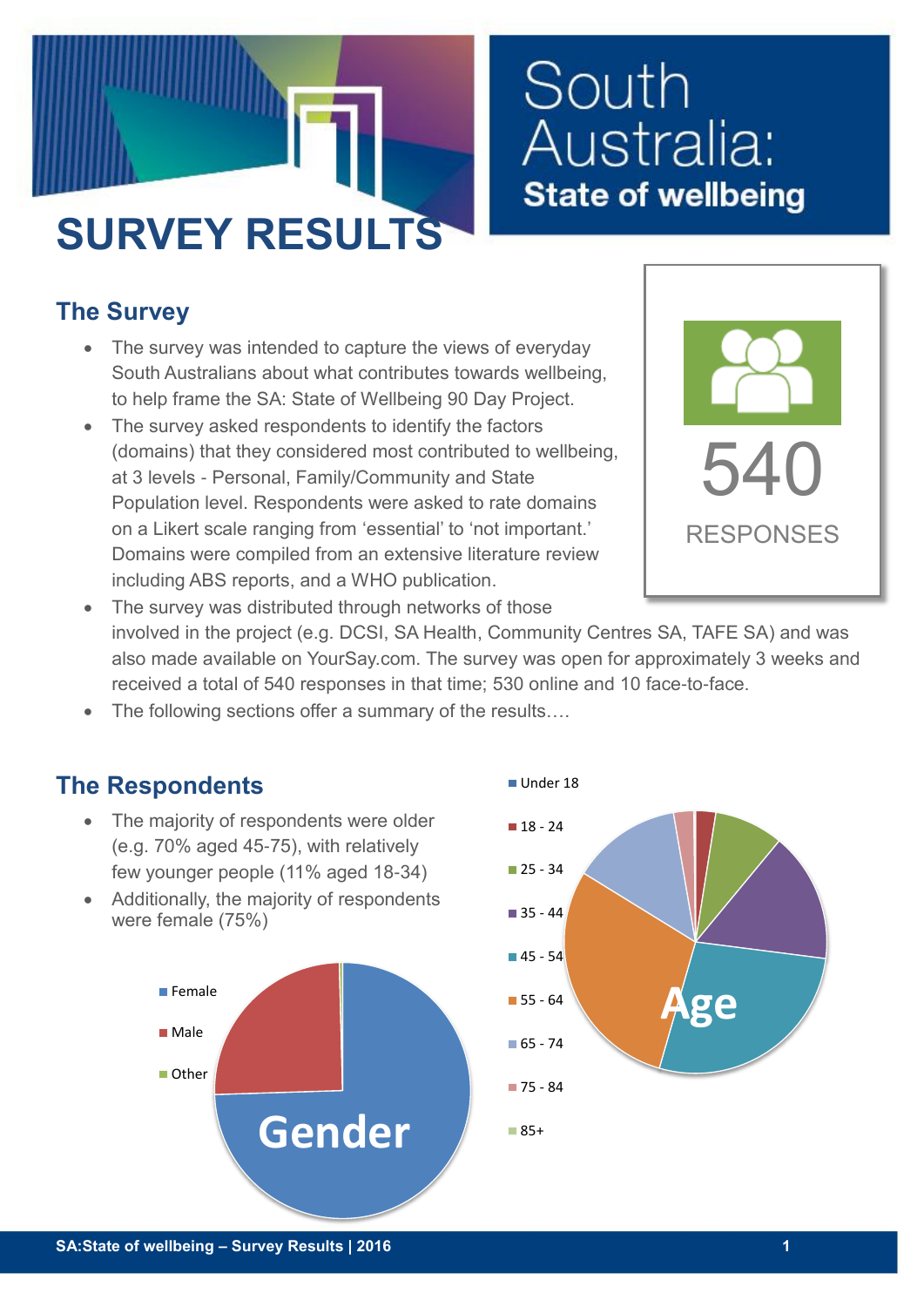

#### **The Respondents**

- 62.2% of respondents were from metropolitan Adelaide and 37.4% were from regional South Australia. The location chart below shows the distribution of respondents across the regions of metropolitan Adelaide and South Australia
- 2% of respondents identified as Aboriginal and/or Torres Strait Islander
- 99% of respondents spoke English at home and 18% were born overseas



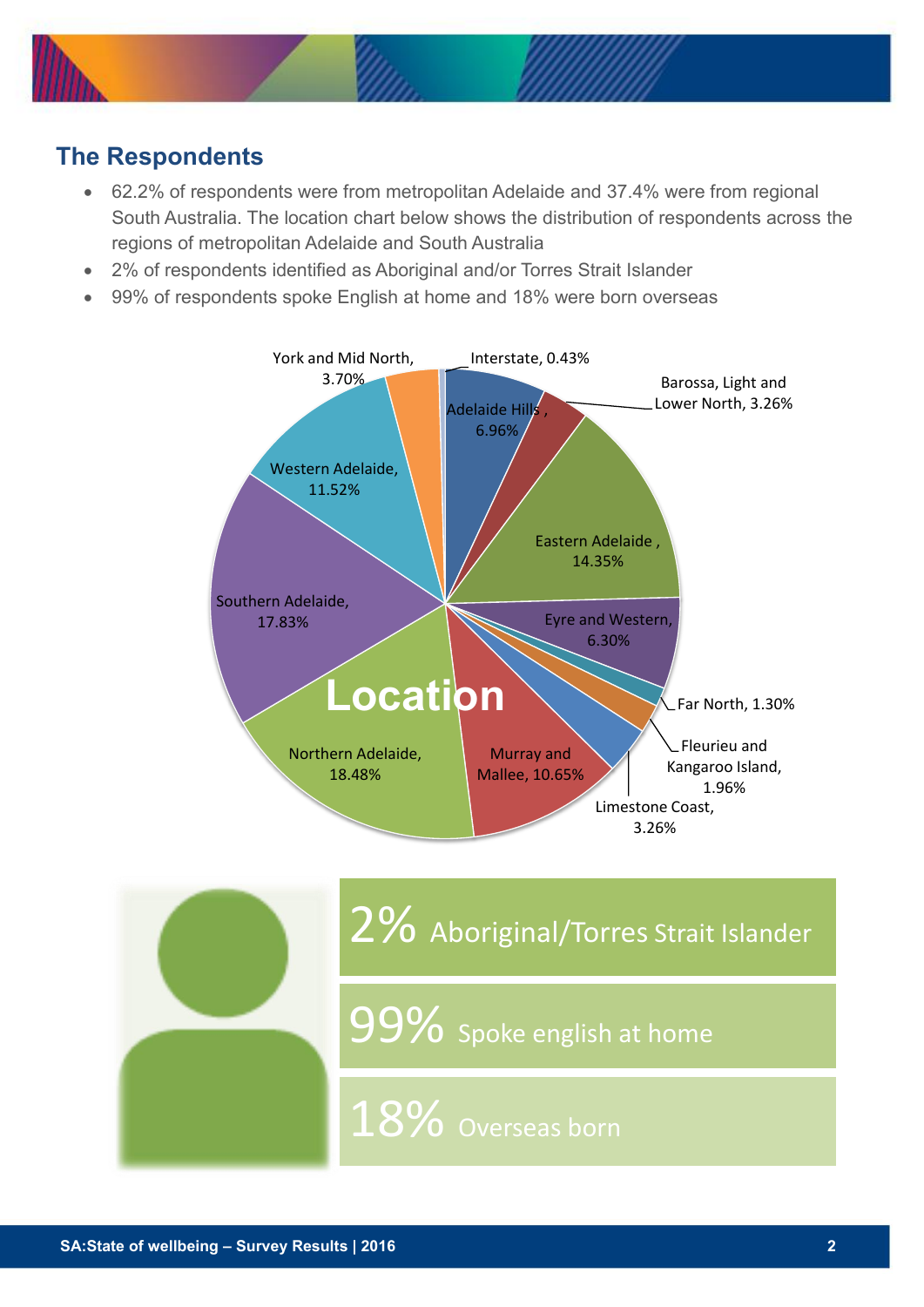

#### **Personal Wellbeing**

*Emotional/mental health* was the **highest** ranking domain for personal wellbeing …

*3 out of every 4 respondents* **(75%)** thought this was 'essential'



*Personal safety* (56% of respondents selected 'essential')*, Having good personal relationships* (49% of respondents selected 'essential') and *Physical health* (45% of respondents selected 'essential' and 49% selected 'very important') were the other factors considered most important

The **lowest** ranking domain for personal wellbeing was *Spirituality and religion* - 27% of respondents selected 'not important'

#### *Personal Wellbeing Comments:*

*'People ultimately need to feel safe and comfortable, so anything that contributes to those things will make a huge impact on well-being.'*



*'… Having employment which gives you enough hours of work and income, to guarantee that you can pay your bills and not constantly worry that you will be unemployed.'*

#### *Family and Community Wellbeing Comments:*

*'Our communities should be diverse and respectful. Safety and reduced violence are* 



*'… The design of our cities and suburbs encourage isolation with separated properties and the reliance on isolating transport modes.'*

#### **Family and Community Wellbeing**

*Access to health services* was the **highest** ranking domain for family and community wellbeing … *55%* thought this was 'essential'

This was closely followed by *Time spent with family and friends* (54% of respondents selected 'essential') and *Safety and security* (49% of respondents selected 'essential')

The **lowest** ranking family and community domain was *Access to childcare* - 15% of respondents selected 'not important.' Only one respondent aged between 18-34 selected 'not important' for *Access to childcare* however (the most common 'not important' answer for 18-34 year olds was *Culture and kinship -*15%)